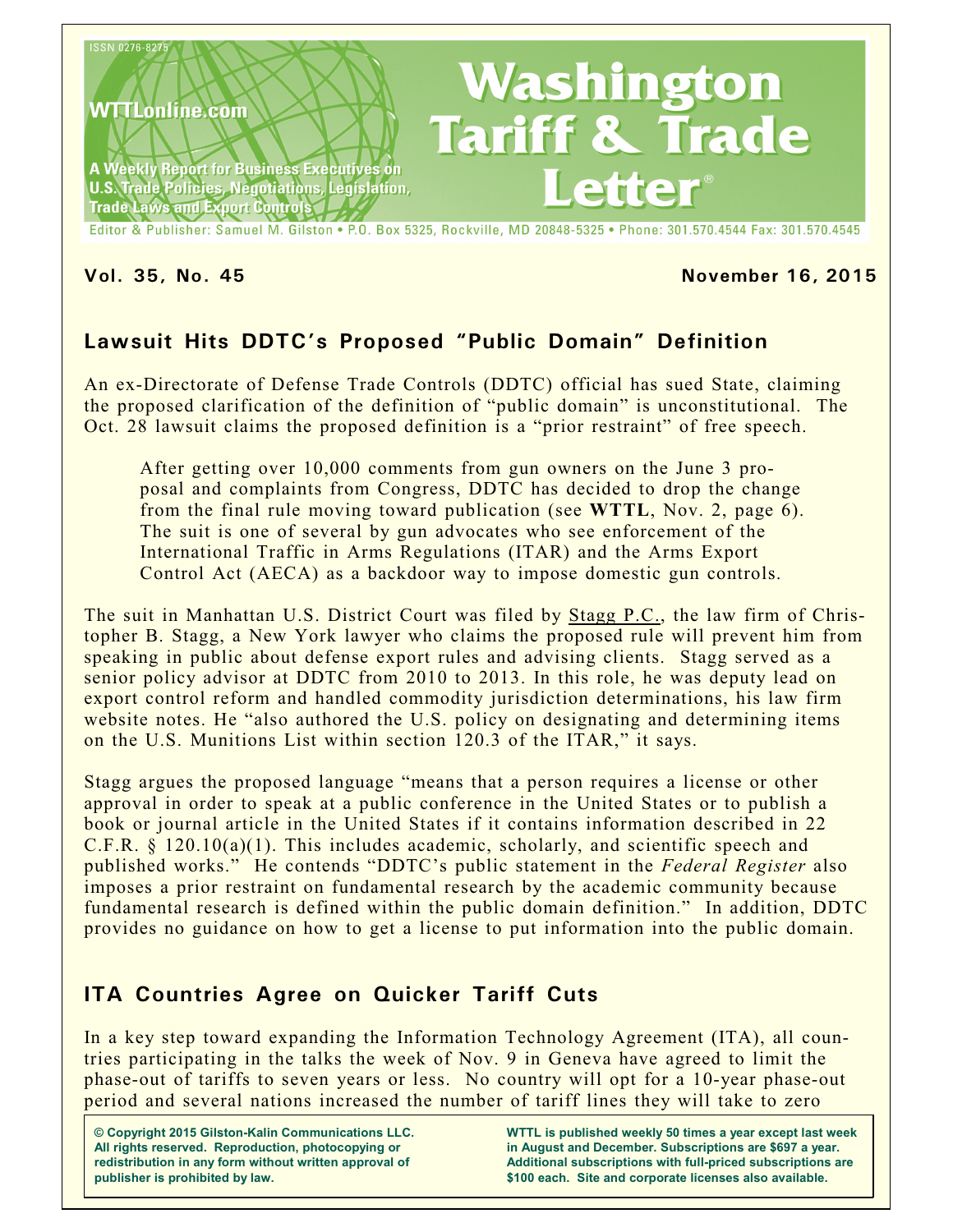upon implementation of the accord in July 2016. China reportedly has chosen to load up many of its tariff cuts toward the end of seven years, but the Philippines agreed to drop 90% of the 201 tariffs covered by the ITA to zero upon the deal's entry into force and Malaysia will go to zero on 88% of those tariffs then. Other emerging market countries have also agreed to this early tariff-cutting plan. Other countries agreed to speed up cuts to five years from seven.

Negotiators still hope they can convince Beijing to accelerate its tariff cuts by Dec. 4, the deadline for countries to confirm each other's implementation plans and tariff lines. Sources say the conclusion of the Trans-Pacific Partnership (TPP) agreement will put pressure on China to be more competitive with its Asian neighbors who will be in a better position to attract foreign investment with zero tariffs on ITA products. For now, China promises only to take 36% of its ITA tariffs to zero upon implementation of the pact.

Industry sources said they were pleased with the progress made at the Nov. 9-12 talks, although they still want to see the final implementation plans from participating countries. Because the ITA identifies products at the six-digit level of the Harmonized Tariff Schedule, many countries will have to translate the actual changes at the eight- and tendigit level on their individual schedules.

The goal is to have all pieces of the deal completed by the World Trade Organization's Dec. 15-18 ministerial in Nairobi, Kenya. The accord will provide the WTO with one of the few major accomplishments that it will be able to announce at the ministerial. The ITA has 53 participants representing 82 WTO members and customs territories. If the deal, as expected, ends up covering 96% of world trade in the covered ITA products, its tariff cuts will be applied on an most-favored-nation (MFN) basis to all WTO members, even those that have not participated in the talks.

# **CAFC Rejects ITC Jurisdiction over Digital Imports**

A divided Court of Appeals for the Federal Circuit (CAFC) reversed Nov. 10 the International Trade Commission's (ITC) claim to control imports of digital technology under the unfair trade rules of Tariff Act Section 337. With one of the three-judge panel dissenting and a second concurring in part, the CAFC said the statute gives the commission jurisdiction only over imported "articles" and does not mention electronic transmission of digital data.

*ClearCorrect Operating, LLC v. ITC* involved claims that technology patented by Align Technology, Inc., was being infringed by the transmission of teeth measurements to Pakistan where they were converted to specifications that were sent back to the U.S. for production of corrective devices. The case was the second challenging ITC authority over digital imports and the second heard by the same CAFC judges (see **WTTL**, Aug. 17, page 3).

In the opinion for the majority, Appellate Judge Sharon Prost applied the *Chevron* rule to determine that Congress had not given the ITC discretion to expand its jurisdiction to digital products. "The Commission's jurisdiction to remedy unfair international trade practices is limited to 'unfair acts' involving the importation of 'articles.' 19 U.S.C. § 1337(a)," Prost wrote in her opinion. "Thus, when there is no importation of 'articles'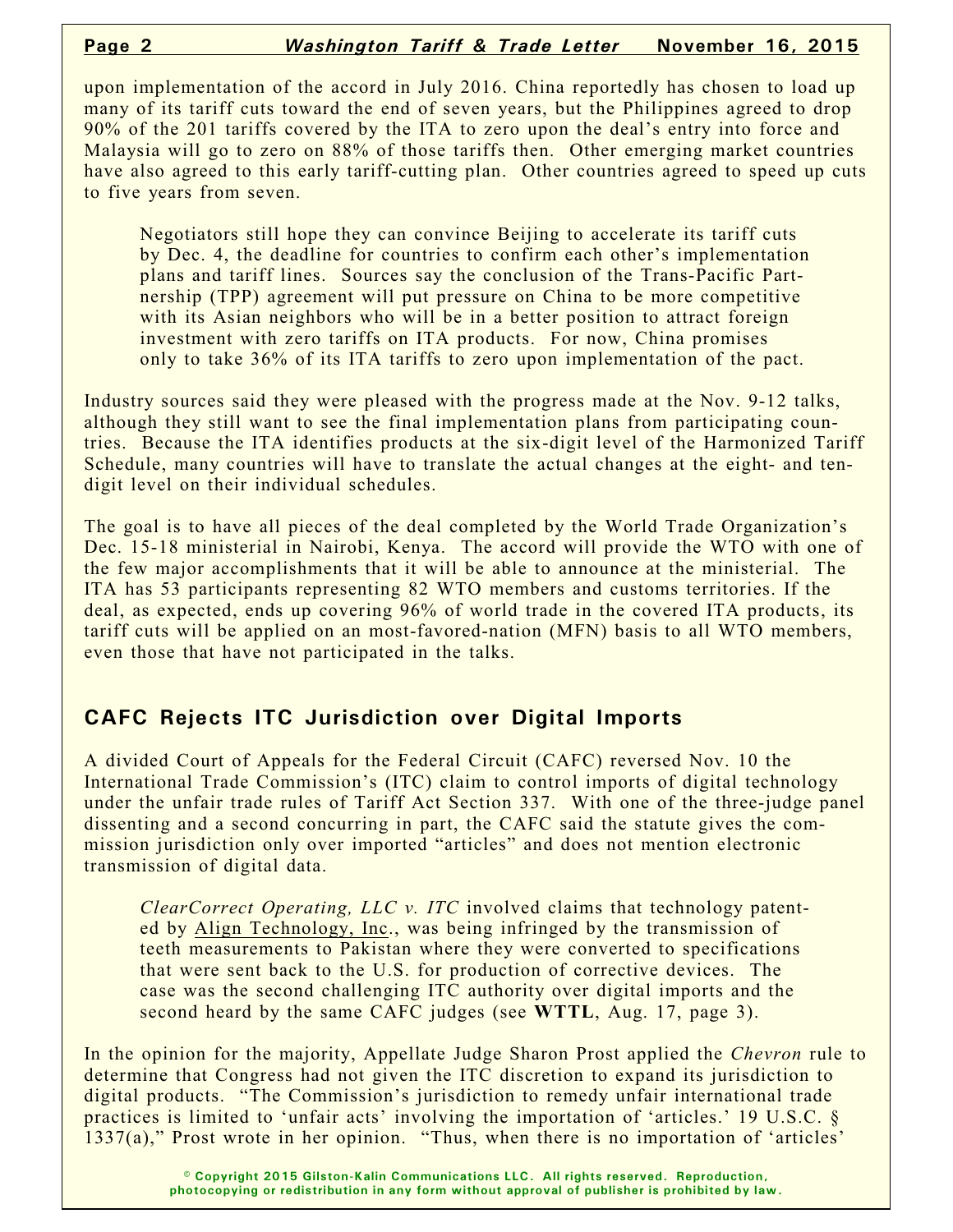#### **November 16, 2015** *Washington Tariff & Trade Letter* **Page 3**

there can be no unfair act, and there is nothing for the Commission to remedy," she added. "Here, the only purported 'article' found to have been imported was digital data that was transferred electronically, i.e., not digital data on a physical medium such as a compact disk or thumb drive," Prost stated. "The clarity of the statutory context obviates the need to turn to the legislative history. The Tariff Act's legislative history further confirms the conclusion that 'articles' is limited to 'material things,' however, and thus not inclusive of electronic transmissions of digital data," she wrote.

In her concurring opinion, Appellate Judge Kathleen O'Malley said she would not have based the ruling on a Chevron analysis. "The majority's analysis under the Chevron framework correctly reveals that the Commission's interpretation of 19 U.S.C. § 1337 (Section 337) is not entitled to deference. I write separately, however, because I believe we need not resort to Chevron steps one and two to resolve this matter," she wrote.

O'Malley noted that the Internet has been called the most important innovation in communications in a generation. "If Congress intended for the Commission to regulate one of the most important aspects of modern day life, Congress surely would have said so expressly," she argued.

In a dissenting opinion, CAFC Chief Judge Pauline Newman said today's culture and economy are founded on advances in science and technology. "The International Trade Commission correctly applied the Tariff Act and precedent to encompass today's forms of infringing technology. The new technologies of the Information Age focus on computer-implemented methods and systems, whose applications of digital science provide benefits and conveniences not imagined in 1922 and 1930," she wrote.

"Throughout this evolution, Section 337 served its statutory purpose of facilitating remedy against unfair competition, by providing for exclusion of imports that infringe United States intellectual property rights. Until today," Newman contended. "The court today removes Section 337 protection from importations that are conducted by electronic transmission," she added. "This holding is contrary to Section 337, and conflicts with rulings of the Supreme Court, the Federal Circuit, the Court of Customs and Patent Appeals, the Court of International Trade, the International Trade Commission, the Customs authorities, and the Department of Labor," Newman wrote.

"If it is determined that the ITC cannot enforce the previously determined finding of infringement of Align's patents then we will pursue relief in a venue that can. The panel's opinion and the ITC jurisdictional issue have no bearing on Align's stayed litiation against ClearCorrect in Texas, which Align will continue to pursue. We are conferring with the Commission regarding appropriate next steps, including the possiility of seeking en banc review of the ITC jurisdictional issue by the entire Federal Circuit," said Roger George, Align's vice president and general counsel, in a statement.

## **Some Farm Groups Give Strong Endorsement to TPP**

Farm-state lawmakers can expect a strong push from some sectors of their agriculture communities to support the Trans-Pacific Partnership (TPP). Six associations repreenting field crops and livestock farmers and ranchers endorsed the pact Nov. 11, promising to lobby Congress to win support for the accord. Most of the groups are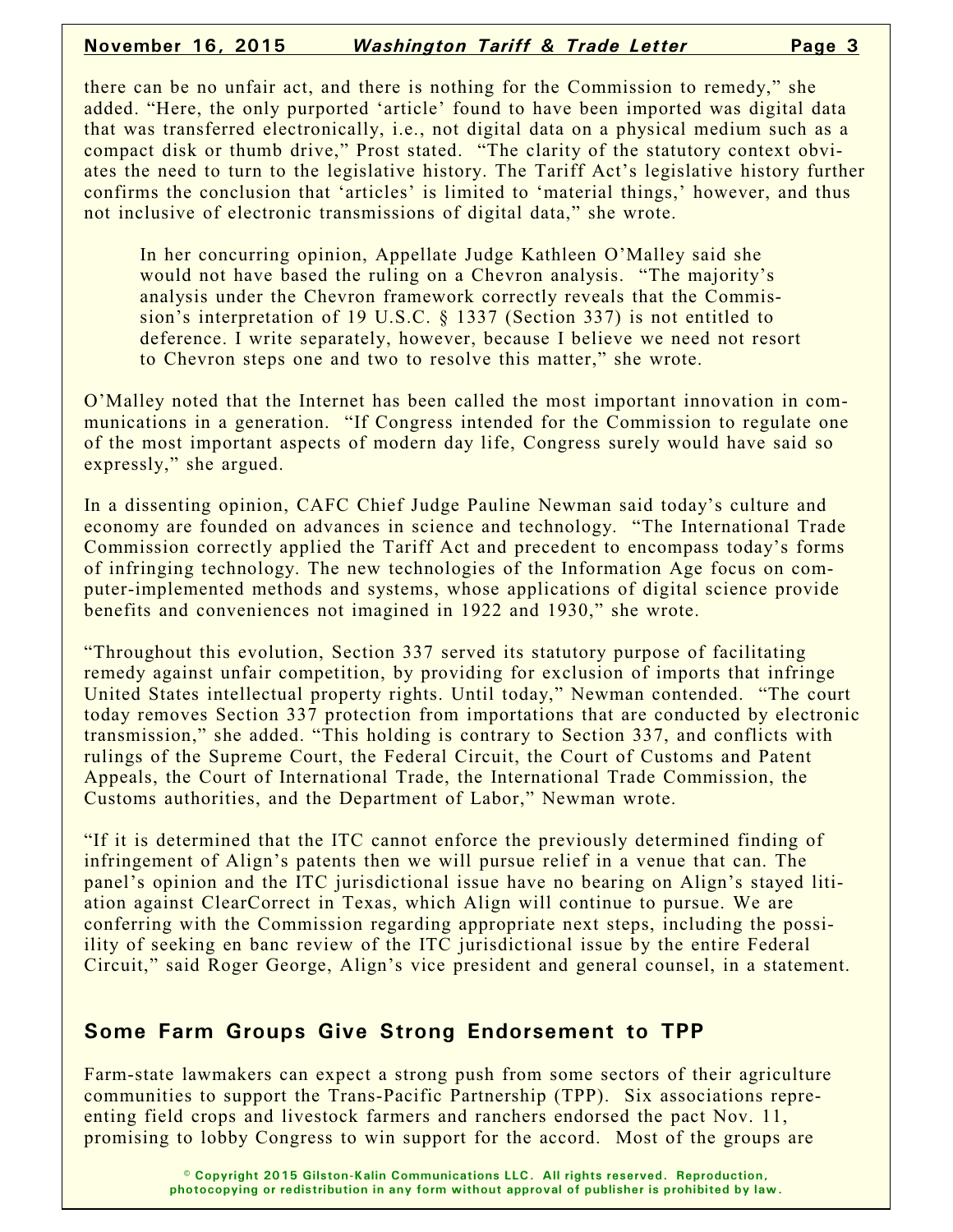heavily concentrated in states whose congressional delegations have traditionally backed trade deals and will be the core of votes needed to approve the accord. At a joint press conference, representatives of soybean, corn, wheat and grains farmers and pork producers and cattlemen said they support TPP for both offensive and defensive reasons. While this segment of agriculture is giving its backing to the pact, lawmakers can expect a different stand from groups representing sugar, dairy and tobacco.

In addition to opening Asian markets by reducing tariffs, the accord will protect U.S. farm exporters in markets such as Japan from competition from other countries, particularly Australia, which had already reached a trade agreement with Japan. "Japan represents the largest market for U.S. beef but this year we saw sales decline 11%," said Bob McCan, immediate past president of the National Cattlemen's Beef Association.

"This decline can be tied directly to the signing of the economic partnership agreement between Australia and Japan. This agreement gave beef from Australia better access to the Japanese market, reducing the market share for the United States," McCan said. He called the TPP "a significant victory for the cattle industry," noting that current Japanese tariffs on beef can range up to 38.5%, but will decline to 27.5% upon entry into force of the accord and then drop to 9% over the next 15 years.

Brett Blankenship, president, National Association of Wheat Growers, acknowledged that "no deal is perfect," but wheat growers, who export about 50% of their crops annually, will benefit from TPP. He also noted the offensive and defensive nature of the deal, especially in Japan. "That was a creative approach the trade representative took," Blankenship said. "Quotas are increased. The potential for added sales and preserving market share was the key there," he said. "So for wheat, the TPP is an all-in. It's a no-brainer. We will be enthusiastic in supporting it and helping these other gentlemen whip the votes we need to pass it," he said.

National Corn Growers Association (NCGA) "members will be going to Capitol Hill in the next few months, asking Congress to vote in favor of the Trans-Pacific Partnership," said NCGA President Chip Bowling. Alan Tiemann, chairman of the U.S. Grains Council, noted the increase in grain exports to Central America, Peru and Colombia since trade deals were struck with those countries. He said TPP will help his members because of better rules on the approval of biotech products and adherence to science-based sanitary and phyto-sanitary rules.

## **Labor Groups Turn up Heat on Congress over TPP**

With the final TPP text in hand, labor and environment groups have launched a campaign to turn both Congress and the public against the deal. In a conference call Nov. 10, the groups said they will specifically target those Democrats that voted for fast-track trade promotion authority (TPA) in June.

When the implementation bill comes to the Hill, "there's no member of Congress that should feel safe voting for this," said Leo W. Gerard, international president of the United Steelworkers (USW). "We're not making threats, we're saying we're going to come and tell the constituents in their districts the truth," he said. "We're going to do a massive education job of both Republicans and Democrats," he said. "There is a handful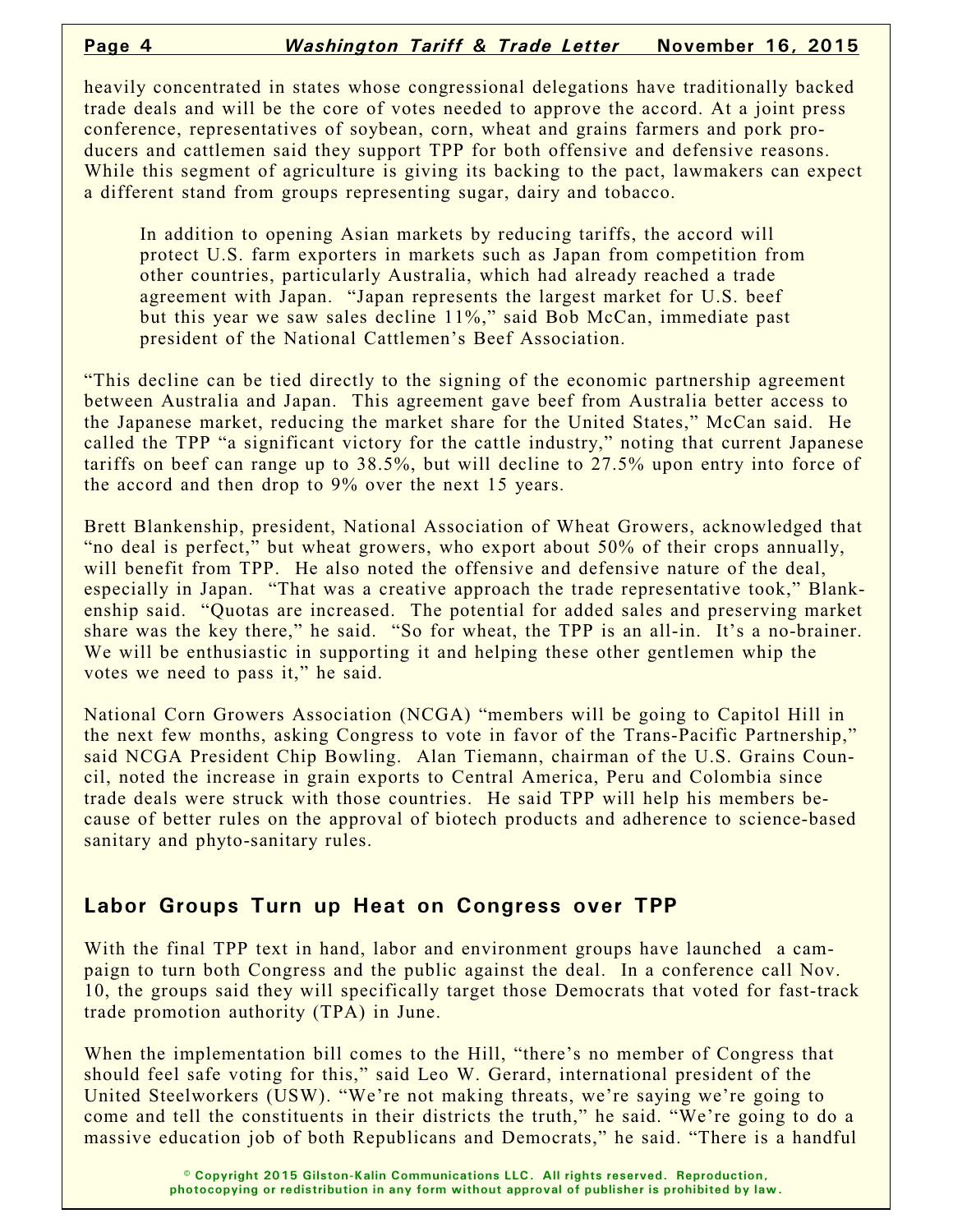#### **November 16, 2015** *Washington Tariff & Trade Letter* **Page 5**

of Democrats that voted for [TPA]; we have to go and challenge them based on the promises they made of how they would vote once they saw the agreement," Gerard added. In the final House vote June 12, TPA garnered 28 Democratic votes along with 191 Republicans to pass it by a 219-to-211 margin. While the final timing for the congressional debate and vote on approving TPP is still up in the air, Gerard's threat has prompted some trade sources to suggest the vote will be delayed until after primary season ends in June to avoid Democrats being targeted from the left.

The final TPP text released Nov. 5 "is the most powerful weapon that we have now, rather than members of Congress having to rely on characterizations of what the text means," said Celeste Drake, trade policy specialist at the AFL-CIO (see **WTTL**, Nov. 9, page 1). "As members become more familiar with the text, some who believed the hype may not be so willing to do so. Those votes are really going to be up for grabs," she said.

"Our members absolutely believe that if they're going to lose their jobs, the people who vote for this should lose their jobs also," said Chris Shelton, president of the Communication Workers of America. "When people voted for TPA, a lot of them said they'd vote for TPA but they'd have to see the text of the actual deal before they could vote for TPP. Well, we're going to hold them to that," he said.

On the environmental side, Michael Brune, executive director of the Sierra Club, said his group has done a full analysis of the environment chapter, which has been hailed by U.S. trade officials as the strongest in history. "We have concluded that many provisions are toothless; they are weak, they don't do what they profess to do," he said. "Poachers won't be forced to stop their dangerous practices, loggers won't be forced to halt their illegal operation and criminals won't be held accountable, because of weak suggestions in the rule, rather than mandates," Brune added.

"Although it's true that the range of conservation issues that are mentioned might be wide, the obligations, meaning what countries are actually required to do, are shallow. They're vague obligations that are combined with weak enforcement, which will allow countries to continue their business-as-usual practices," Brune said.

## **TPP Currency Deal Gets Key Support**

The side deal declaration reached by TPP members to avoid currency manipulation got a key endorsement Nov. 6 from economists who have been at the forefront of critics of Chinese and Japanese market intervention. They said the declaration meets the goals of fast-track trade promotion authority (TPA). "The provisions of that declaration, released with the TPP text on November 5 — especially taken together with new legislation pending in the Congress — should strengthen the US Treasury Department's ability to deter currency manipulation by our trading partners, including future members of the TPP," wrote C. Fred Bergsten, director emeritus of the Peterson Institute for International Economics (PIIE), and PIIE Senior Fellow Jeffrey Schott in a blog.

"While not legally enforceable, the commitments in the declaration are far-reaching in ruling out competitive devaluations and persistent exchange rate misalignments. In addition, the requirements for more transparency and public disclosure of data on exchange rate policies, including currency intervention, should make the 'naming and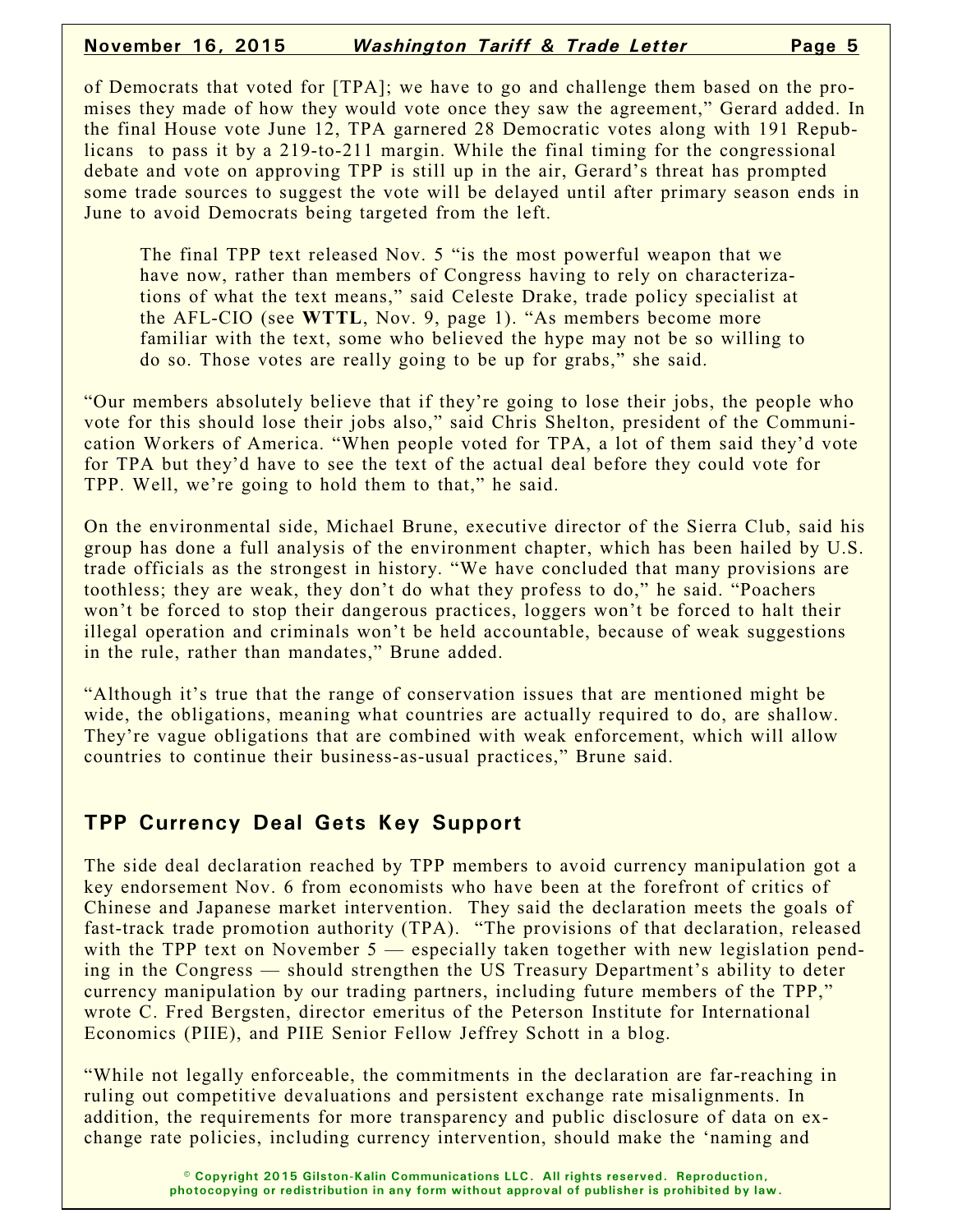shaming' of manipulators more effective," they wrote. The pair noted that the declaration doesn't go as far as some proposals in Congress to make currency manipulation subject to trade remedies and retaliation. Nonetheless, they recognize the Obama administration's argument that such a deal was not obtainable.

"In sum, the Joint Declaration substantially meets the negotiating objectives set out in the TPA. Along with the Bennet-Hatch-Carper amendment to the Customs and Enforcement Act, the Treasury should now become more effective in deterring TPP countries from embarking on new episodes of currency manipulation. Added together, these features of the TPP enhance the trade deal's benefits for the United States and the stability of the world economy," Bergsten and Schott wrote.

A blog by another PIIE senior fellow, Joseph E. Gagnon, will undercut the negative economic impact claims of TPP critics who have cited past PIIE estimates for the number of U.S. jobs lost due to currency manipulation. Gagnon now argues that there is no loss of jobs because countries accused of manipulation have stopped the practice and the U.S. shows no lost jobs on balance. "As the economy approaches full employment, the impact on jobs declines. When the U.S. economy is at or above full employment, currency manipulation has no net effect on jobs," Gagnon wrote.

"In 2012, C. Fred Bergsten and I estimated that U.S. employment would have been higher by between 1 million and 5 million jobs if currency manipulation were eliminated. This estimate has been widely cited recently in the renewed debate over trade. But the effect of currency manipulation on U.S. employment is much smaller today for two reasons," he said.

"First, many former manipulators appear to have stopped buying foreign currency assets recently, and some are even selling them (e.g., China). Second, the U.S. economy is getting close to full employment and the Federal Reserve is getting close to raising the federal funds rate," he pointed out. "Currency manipulation can be a job-stealer when times are toughest, and it distorts the U.S. and world economies even when times are good. It is important to protect against a return of currency manipulation. But we should not exaggerate its impact on the US economy right now," Gagnon wrote.

## **Trade Officials Ramp up PR Campaign on Pacific Pact**

A week after releasing the final TPP text, the Obama administration is turning on the public relations campaign to win approval of the deal. Commerce and the U.S. Trade Representative's (USTR) office released a series of reports Nov. 12 that will highlight the benefits of TPP in all 50 states and key market sectors.

In a joint conference call that day with reporters, Commerce Secretary Penny Pritzker and USTR Michael Froman repeated the much-heralded talking points about a level playing field, the number of consumers that live outside the U.S. and the number of higher-paying jobs supported by exports. They hope the reports will prove their points.

"Our negotiators did a great job for the American people, and with these reports, our businesses and workers will understand the significant opportunities for economic growth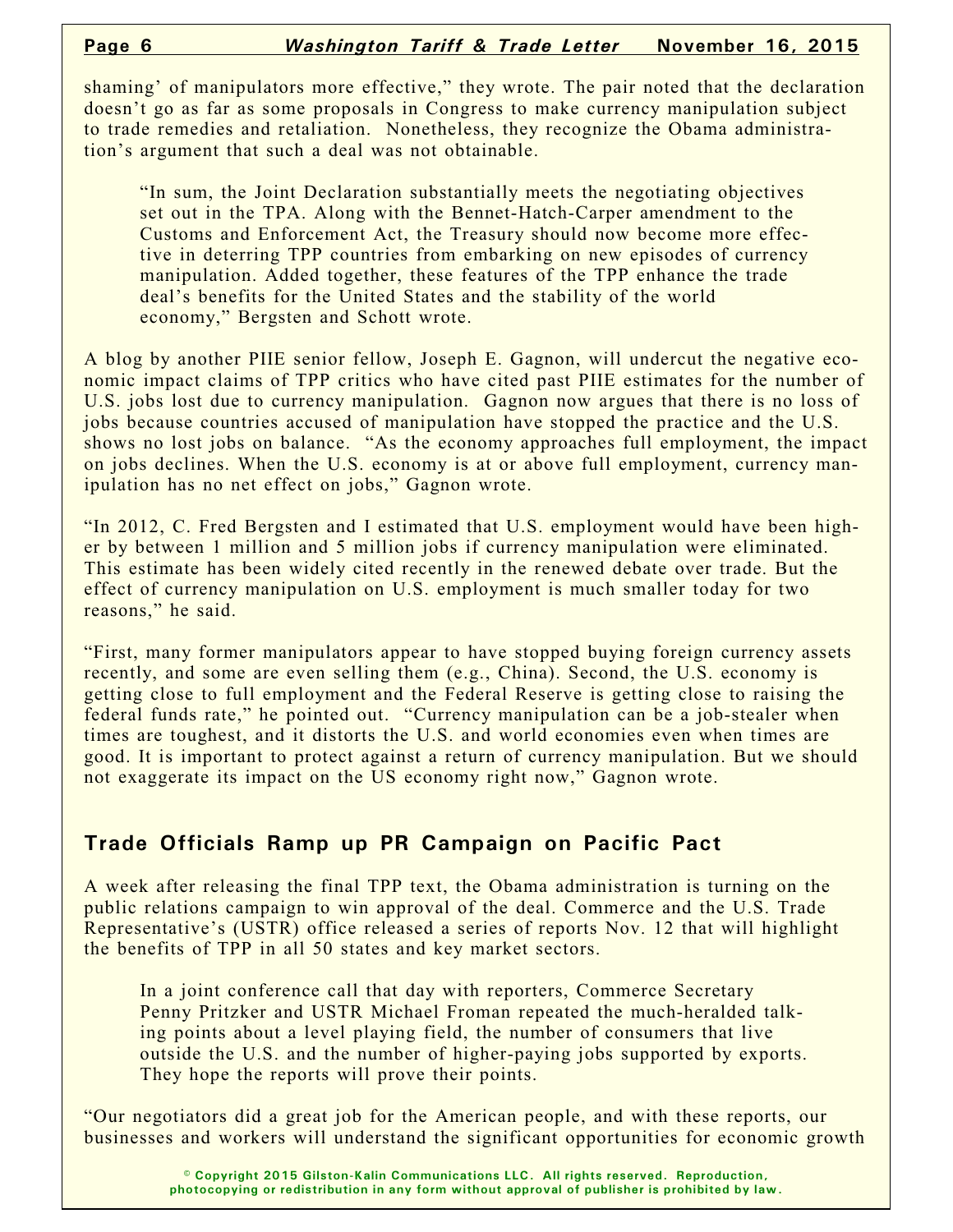and job creation that will result from the TPP," Pritzker said. "Our job at the Department of Commerce is to bring TPP to life for your businesses and to be your long-term partner in its day-to-day execution," she added.

Already released are reports on each state and specific benefits in the chemical, consumer goods, energy and services sectors, Pritzker said. In the coming weeks, the department will release similar reports for sectors such as autos, healthcare and many others, she added.

"TPP will expand market access and investment opportunities in a number of services sectors, including entertainment, telecommunications, software licensing, Internet industry, retailing, and logistics and express delivery," Commerce notes in the services report. It will facilitate Internet-based trade, bar discrimination against digital provision of services and prevent any imposition of customs duties on electronic transmissions, it says.

In many of the reports, Commerce highlights the ability to compete against China, which is not party to the TPP deal. "Under TPP, Vietnam will eliminate all its tariffs on U.S. consumer appliances within four years; Malaysia will eliminate most of its tariffs on consumer appliances immediately with the remaining tariffs eventually phased out. The elimination of the tariffs will provide U.S. producers the ability to compete more effectively with China for access to the growing middle class in Vietnam and Malaysia," the consumer goods report notes.

# **DDTC Adjusting to New Licensing Numbers**

State's Directorate of Defense Trade Controls (DDTC) is adjusting to the new normal of reduced licensing. The total number of license applications expected for 2015 is 49,000, DDTC Licensing Chief Tony Dearth told the Bureau of Industry and Security (BIS) Update conference Nov. 3. This compares to the 2013 number of 78,387, and 2014's total of 59,527 (see **WTTL**, June 15, page 7).

In categories VIII (aircraft) and XIX (gas turbine engines), the first categories from which items were transferred to Commerce Control List (CCL) jurisdiction, the monthly caseload has dropped over 65% to 527 applications since October 2013. Ground vehicles and items in categories VI, VII, XIII and XX have seen a 40.4% decline to an average monthly caseload of 288, based on the latest data through September 2015.

Category XV (satellites) has had the biggest change in caseload, dropping almost 80% to an average of just 73 per month since transfers became effective in July 2014. In all the categories transferred so far, officials initially saw a spike in the percentage of licenses returned without action (RWA), but that number has come down dramatically, according to the most recent data. In general, 45% of approvals come with conditions, Dearth said.

Dearth acknowledged that with export reforms, the DDTC licensing staff has gotten smaller but overall the agency is at the right size with about 140 employees. "I have not done a very good job of taking care of my people. I have lost 12," he noted, saying those personnel have been moved to the DDTC policy and compliance offices, which have seen their tasks grow following export reforms. From February to mid-April of this year, the State Office of Inspector General (IG) conducted an inspection of DDTC and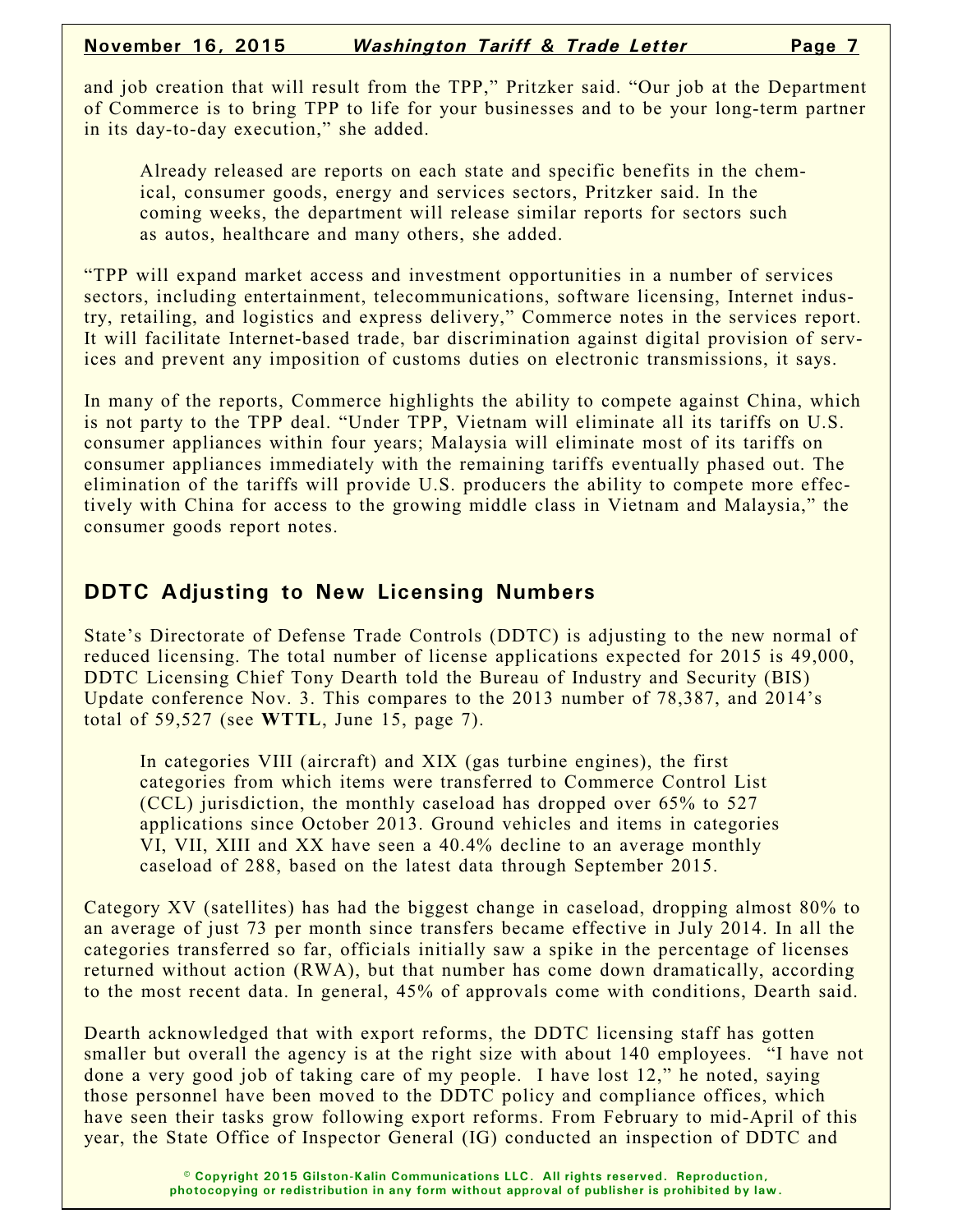agreed that its current size is appropriate. Dearth said it was unlikely that DDTC would get merged into other State offices as its licensing load declines. "We're a bit of a regulatory orphan in a policy mechanism in the larger Department of State," he said.

In April, DDTC's Office of Defense Trade Controls Licensing (DTCL) reorganized from five subject-area licensing divisions to four to accommodate the reduced licensing load from export control reform. Under the reforms, "we have shifted from licensing everything to a more nuanced licensing structure that requires added personnel in policy and compliance," he said. Dearth admitted DDTC won't be getting bigger. "We're doing more with less and in licensing less with less," he said.

# **Suit Claims ITAR Registration Fees Are Unconstitutional**

A Colorado maker of gun accessories sued the State Department Oct. 20, challenging the constitutionality of provisions in the Arms Export Control Act (AECA) that impose fees on manufacturers of defense items even when they don't export their products. Leo Combat, LLC, which was founded in 2013, asked the Denver U.S. District Court to declare the AECA unconstitutional because of its "excessive delegation of legislative power" and its application to purely domestic commerce and its imposition of a fee that "bears no rational relationship to the government's interest in protection of national security and causes an undue burden on the exercise of Second Amendment rights."

In addition, Leo Combat asked the court to enjoin State from taking enforcement action against it as long as it doesn't export defense articles. The suit doesn't contest the department's authority to implement the AECA or designate "defense articles" on the U.S. Munitions List (USML). Nonetheless, none of the sections of the AECA "discuss any need to control the purely domestic commerce in arms or 'defense articles'," it asserts.

Leo Combat also complained that it can't get any of its calls to State's Directorate of Defense Trade Controls (DDTC) returned. It said it submitted a Commodity Jurisdiction request to the DDTC April 6, 2015, and on May 15 received formal notice that its product is a defense article. "Defendant Department of State has subsequently sent two threatening letters to Plaintiff demanding that Plaintiff register and offering a phone number for a person within the Department of State who can allegedly assist," the suit noted. "Plaintiff has placed 12 phone calls to the number provided and has left numerous messages, but has never received a call back or other communication from Defendant Department of State other than the attached letters," it complained.

## **EU Will Resume TTIP Talks on Investment Protection**

After taking an 18-month break in talks with the U.S. on investor-state dispute settlement (ISDS) issues, the European Commission, the executive branch of the European Union (EU), finalized a proposal Nov. 12 to create an investment court system to address such disagreements to replace the current use of arbitration panels. After sharing the proposal with the U.S., the EU says it can now resume negotiations on these issues in the Transatlantic Trade and Investment Partnership (TTIP). Originally proposed in September, the new system drew a negative reaction from the U.S. Chamber of Commerce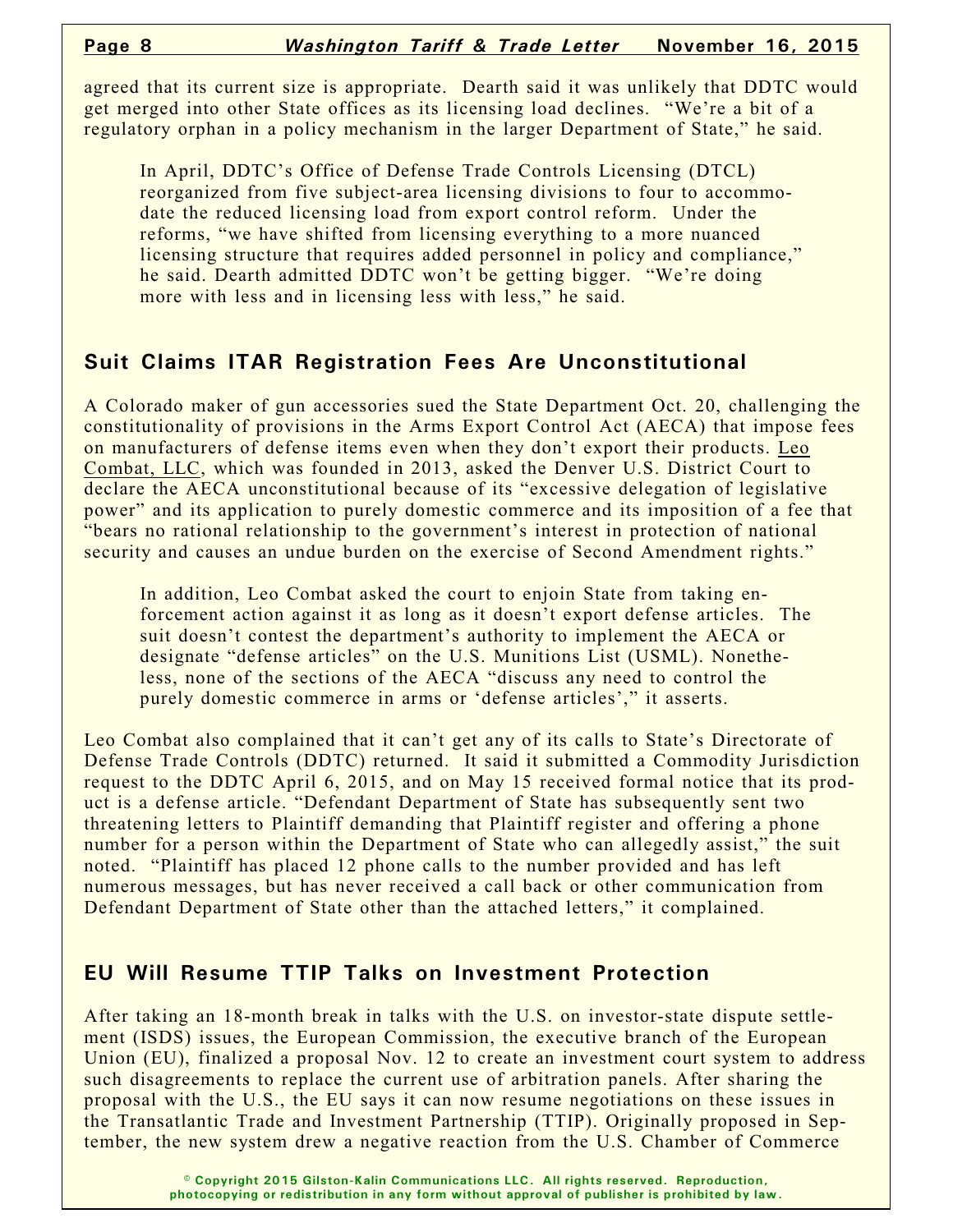(see **WTTL**, Sept. 21, page 1). Regardless, the new system would replace the existing ISDS mechanism being discussed in TTIP talks and in all ongoing and future EU trade and investment negotiations, the EU said.

"Today marks the end of a long internal process in the EU to develop a modern approach on investment protection and dispute resolution for TTIP and beyond," said EU Trade Commissioner Cecilia Malmström in a statement. "This approach will allow the EU to take a global role on the path of reform, to create an international court based on public trust," she added.

The proposal "has a simple objective: to effectively safeguard the EU and its Member States' right to regulate, while providing effective protection to European companies against unfair treatment, discrimination or other basic obligations. This will be ensured through a new fully transparent system for resolving investment disputes, with publicly appointed judges, the highest ethical standards and the possibility to have errors corrected through an appeal instance," a EU fact sheet noted.

One of the changes made to the September proposal is an additional improvement for small and medium-sized enterprises (SMEs). "Under the EU text proposal, SMEs can always rely on an operational investment dispute resolution system, even where there is no other available alternative," the fact sheet said.

### **\* \* \* Briefs \* \* \***

COMMERCE: New biography of late-Commerce Secretary Malcolm Baldrige, "Mac Baldrige: The Cowboy in Ronald Reagan's Cabinet," was published Nov. 3. It is written by Baldrige's press secretary and former White House Deputy Press Secretary B.J. Cooper and Cooper's wife, Chris Black, former Boston Globe and CNN reporter, with forward by President George H.W. Bush. Published by Lyons Press, book is available on Amazon.

TRADE PEOPLE: Professor John H. Jackson, 83, leading scholar on GATT, WTO and international trade law, died Nov. 7. He had taught at University of Michigan and Georgetown University Law Center and was director of Georgetown's Institute of International Economic Law. Jackson had served as general counsel for then-Office of Special Trade Representative, 1973-1974. "He was one of the great scholars of international trade law, and the multilateral trading system was greatly improved by his insight and expertise. He will be sorely missed by the whole trade community," said WTO Director-General Roberto Azevedo in statement.

EXPORT ENFORCEMENT: UK citizen Ahmad Feras Diri pleaded not guilty Nov. 13 in Scranton, Pa., U.S. District Court to conspiracy to export laboratory equipment, portable gas scanner, flowmeters for measuring gas streams and other items used to detect chemical warfare agents, to Syria without licenses. He was extradited from UK day before. Harold Rinko of Hallstead, Pa., pleaded guilty in September 2014 in same court to related charges (see **WTTL**, Sept. 22, 2014, page 7). Indictment against Rinko, Diri, and Diri's brother, Syrian citizen Moawea Deri, along with brothers' company, d-Deri Contracting & Trading, was unsealed in April 2014. Diri was arrested in London in March 2013, while Deri remains at large.

SATELLITES: Court of Appeals for Federal Circuit affirmed Nov. 12 ITC ruling that DeLorme Publishing Company, Inc. and DeLorme InReach LLC violated consent agreement by importing certain satellite two-way communications devices even though another federal court ruled subject patents were invalid. "In this case, the Consent Order applied to DeLorme at the time it committed the acts found to violate the order," wrote Appellate Judge Kimberly Moore for three-judge panel. In partial dissent, Appellate Judge Richard Taranto agreed but said the "Commission has not had an opportunity to consider the effect of the invalidation. I would